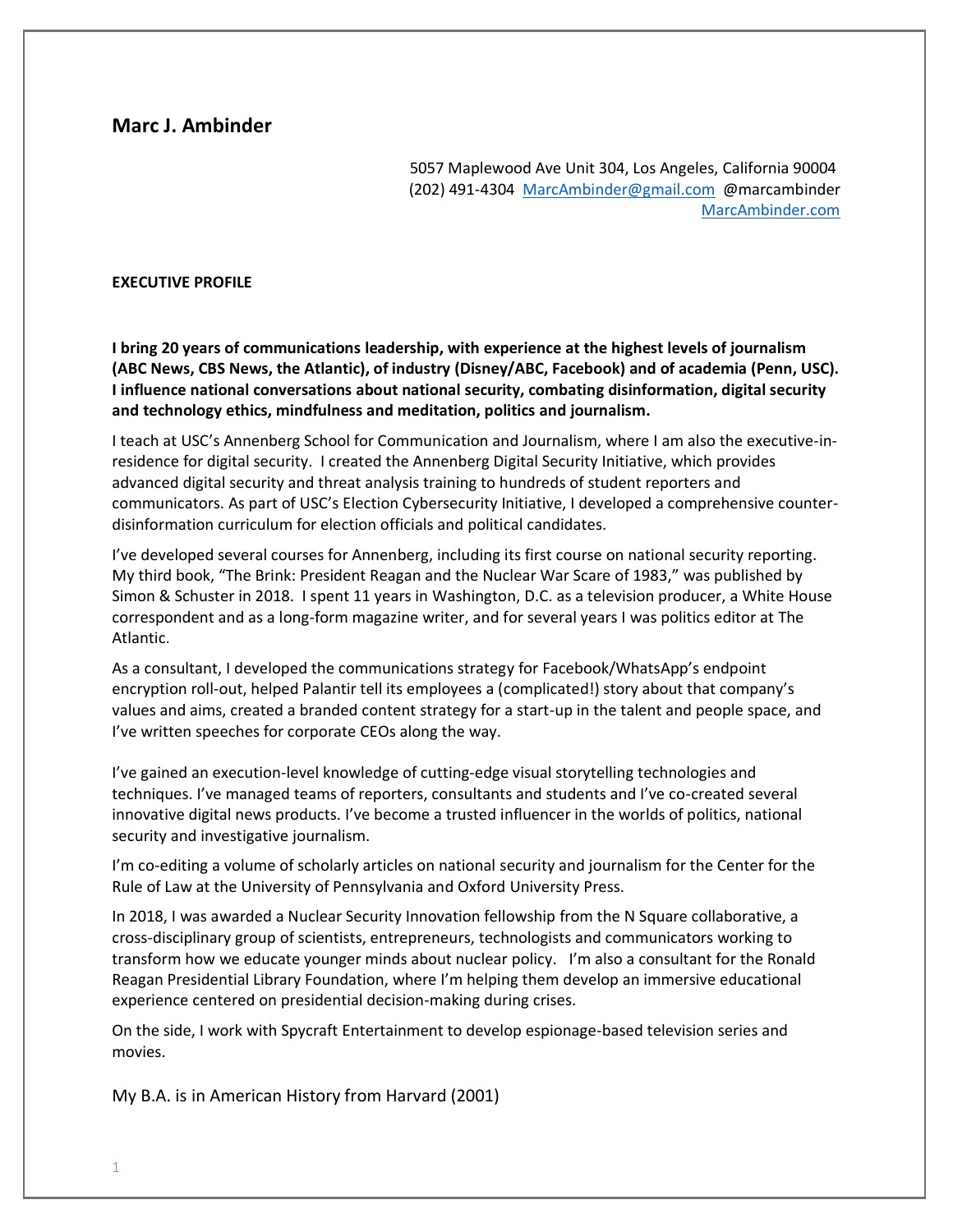#### **Core Competencies**

Content Development Editorial Leadership Teaching Writing Editing Investigations **Interviewing** Speechwriting Mindfulness News Management Television Production Podcasting Policy Executive Communications Resilience Storytelling Story Development

## **PROFESSIONAL EXPERIENCE**

**Lecturer in Journalism / Executive-in-residence for digital security, University of Southern California's Annenberg School for Communication and Journalism --** Los Angeles, CA, 2019 -- present

Tasked with building and then executing a digital security curriculum from the ground up for one of the nation's best schools of communication and journalism.

- Developed a comprehensive counter-disinformation curriculum as part of the USC Election Cybersecurity Initiative; traveling to all 50 states and training hundreds of officials on how to fight against harmful disinformation
- Secured partnerships with industry (Yubico) and a leading SME (the Freedom of the Press Foundation) to catalyze the initiative and speed projects to completion
- Developing the nation's first course in digital security aimed at communications professionals
- Conducting research on best practices and knowledge retention rates
- Training hundreds of students in digital security

## **Adjunct Professor of Journalism / Fellow in Journalism, University of Southern California's Annenberg School for Communication and Journalism –** Los Angeles, CA, 2016 to 2019

Created Annenberg's first-ever course on national security reporting. Developing a "Defense Against The Dark Arts" curriculum to protect journalists, their sources, their editors and their families from threats, domestic and external.

- Secured funding from a major think tank to bring students to Washington, D.C.
- Recruited to execute the strategic vision for a multi-million-dollar news and education operation run by USC students, managing teams of undergraduate and graduate students as they produced high-quality journalism and content for live and digital platforms.
- Worked with school partners, faculty and staff to develop, and then teach curricula for spot news, crime coverage, Facebook Live, distributed digital products, VR, motion graphics and media literacy
- Directed, and then published an in-depth study of Facebook's news feeds
- Developed, and then managed and taught a post-election curriculum for truth-in-news coverage
- Directly supervised and edited the broadcast and digital journalism products produced by dozens of students each week
- Significant live event control room supervision experience

# **Journalist-in-residence**

# **UNIVERSITY OF PENNSYLVANIA LAW SCHOOL** – Philadelphia, PA, 2017

• Convened a major conference on national security, law and journalism sponsored by the University, wrote policy papers, grant and publication proposals.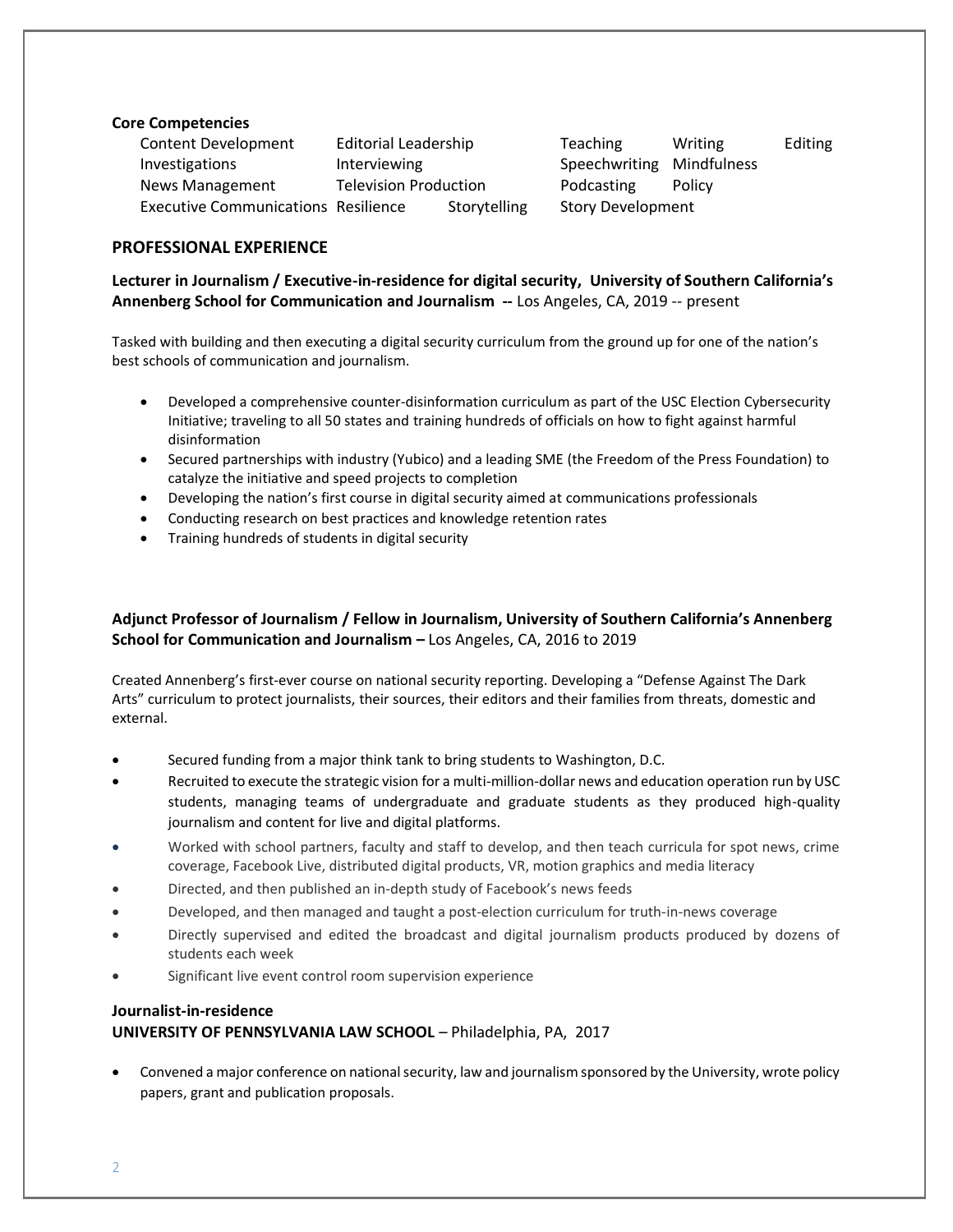• Main editor of a volume for Oxford University Press on the intersection of national security and the media.

# **Executive communications consultant MARC AMBINDER, INC.** – Los Angeles, CA 2012 to present

Current clients include:

- Spycraft Entertainment
- The Ronald Reagan Presidential Library

I've advised media and technology companies ahead of major product roll-outs, written highly-visible speeches for corporate CEOs and board members, and managed branded content projects for start-ups. For **Facebook**, in concert with the co-CEOs, the communications team and company lawyers, I helped devise and execute the global public relations and communication strategy for **WhatsApp's** end-to-end encryption roll-out. I helped ensure that WhatsApp's brand was protected, and multiple sensitive corporate equities were well tended-to.

- For **Workpop**, I created the branded content strategy for this innovative, growing and well-regarded start-up in the people-hiring-and-managing space and currently manage several content projects, including talent recruitment and quality control of editorial products and white papers.
- I wrote a major speech (MIPCOM in Cannes) for the President of the **Disney/ABC Television Group**
- I helped establish **Airbnb** as a thought leader in a challenging market (Los Angeles) by reporting, editing and publishing an in-depth white paper on housing shortages; this became a launch marker for their strategic engagement efforts with political and community stakeholders in L.A.
- I rewrote and reformulated biz dev pitches for **Cognitio**, a cyber security firm, helping them expand their roster of clients.
- I advised the founders of **RYOT.org** as they worked to differentiate themselves in the competitive emerging marketplace of virtual reality journalism
- For **Palantir**, I pitched and won a contract for a law-enforcement-related internal communications project subject to a non-disclosure agreement.
- Documentary consultant for various production companies; multiple on-air appearances on *America's Book of Secrets* (History Channel, 2014), *Bin Laden: Shoot To Kill* (Discovery Channel, 2012)

#### **White House Correspondent**

**NATIONAL JOURNAL** – Washington, D.C. 2009-2011

• Anchored White House and political coverage for one of DC's most respected and influential publications, breaking numerous stories with worldwide impact.

#### **Politics Editor**

#### **THE ATLANTIC** – Washington, D.C. 2006-2010

Created and stood up new Atlantic Politics web vertical, part of that historic magazine's award-winning, industry-path breaking digital relaunch; created the first online-only political news blog, "Hotline On Call;" reported and wrote cover stories for the magazine on topics ranging from the U.S. Secret Service to Pakistan's nuclear arsenal to the future of obesity.

#### **Chief Political Consultant**

**CBS NEWS** – Washington, DC 2008 to 2001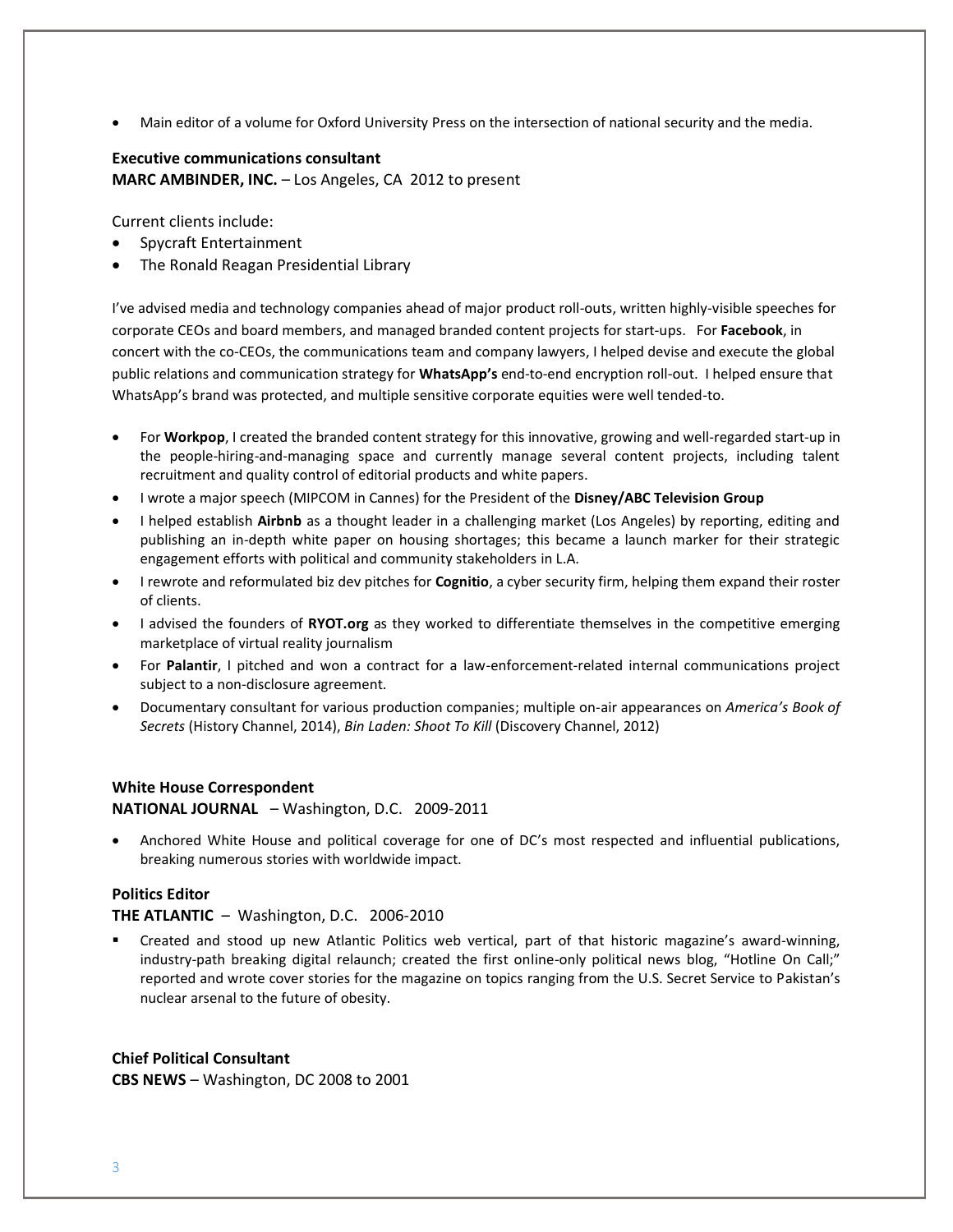- On-air and off-air reporting for the entire network, prepared anchors for interviews with national political figures, worked with senior news executives to train and manage field reporters covering campaigns and politics.
- Worked with Katie Couric and other anchors extensively
- Won a Dupont Silver Baton Award

#### **Field Producer/Off-Air Reporter**

**ABC NEWS** – Washington, DC 2001 to 2005

Became a force in political journalism; managed field reporters covering two major elections; co-created the nation's first digital political newsletter, The Note.

## **MAJOR PUBLICATIONS**

- 2018: *The Brink: President Reagan and the Nuclear War Scare of 19*83 (Simon & Schuster) the definitive history of an overlooked hinge point in both the Cold War and Ronald Reagan's political evolution. It reads like a "Tom Clancy novel,) according to Kirkus and The Wall Street Journal. Publisher Weekly, in a Starred Review, called it "spell-binding."
- 2012: *Deep State: Inside the Government Secrecy Industry* (Wiley and Sons) a forward-looking investigation of the national security state, including a comprehensive examination of privacy and government surveillance.
- 2011: *The Command: The President's Secret Army*: (Wiley and Sons): a concise history of the transformation of the Joint Special Operations Command, America's secret and largely un-governed military within a military. Released as a Kindle Single, and optioned by 20th Century Fox as a television series.

## **AWARDS**

- EMMY, Academy of Television Arts and Sciences Award of Distinction (news division), 9/11 coverage (2001)
- Webby (2003, 2006)
- Online News Association Golden Dot (2008)
- Columbia University School of Journalism Dupont Silver Baton (2010)
- EMMY (individual nomination): Outstanding Interview (2006)

## **SUBJECT MATTER EXPERTISE**

American politics Global affairs National Security The U.S. Secret Service The U.S. intelligence community Emergency Preparedness Encryption technology platform ethics The Joint Special Operations Command The White House crisis communications Nuclear policy

#### **OTHER JOURNALISM**